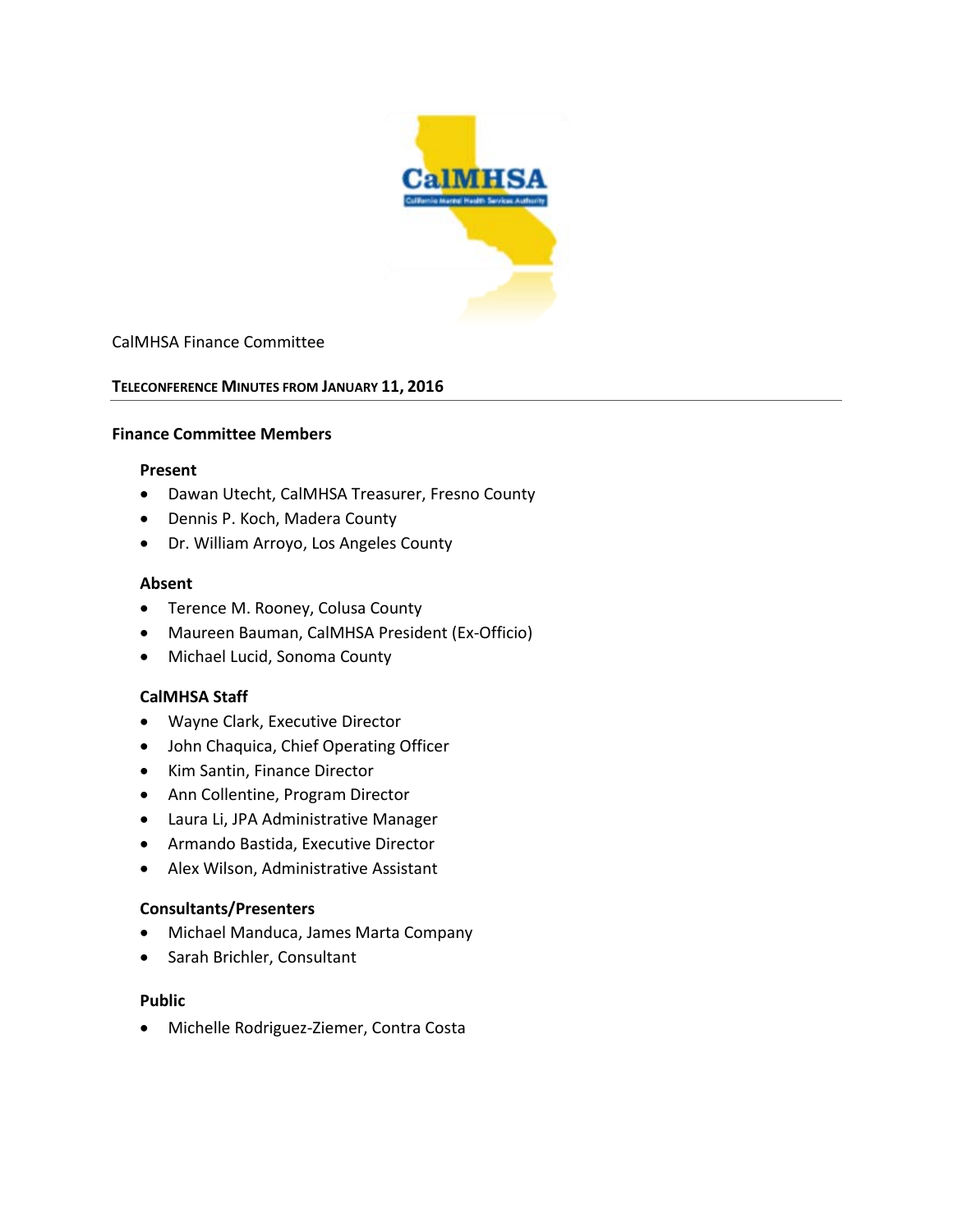## 1. **Call to Order**

The CalMHSA Finance Committee teleconference was called to order at 3:07 p.m. on January 11, 2016 by Finance Committee Chair Dawan Utecht, Fresno County.

## 2. **Roll Call and Public Comment Instructions**

JPA Administrative Manager Laura Li, CalMHSA, called roll and a quorum was not established. All participants were asked to introduce themselves. Treasurer Dawan Utecht, Fresno County, proceeded to review the public comment instructions, noting that items not on the agenda would be reserved for public comment at the end of the meeting.

## 3. **Consent Calendar**

Treasurer Utecht asked for any changes to the minutes from October 26, 2015, as well as the CalMHSA Revenue and Expenditure report. None were proposed.

## **Action: Approval of the consent calendar.**

## **No motion due to lack of quorum.**

Public comment was heard from the following individual(s): *None*

## 4. **Review of Draft Financial Audit**

Finance Director Kim Santin, CalMHSA, introduced Michael Manduca of James Marta and Company, who outlined key points in the audit report draft attached to the agenda. Mr. Manduca indicated they found no material weaknesses, no issues, and no material modifications needed. It was concluded that the CalMHSA books had passed the audit without issue.

**Action: Approval of the Draft Financial Audit for presentation at the next scheduled Board of Directors meeting.**

## **No motion due to lack of quorum, however supported by those present.**

Public comment was heard from the following individual(s): *None*

## 5. **Cash Flow Management**

Finance Director Kim Santin, CalMHSA, referred to the documents provided in the agenda packet commencing on page 39 of the packet. Ms. Santin reported that CalMHSA currently has \$14 million in the bank over what was projected due to sustainability funds held in LAIF. Liquid funds are readily available for large payouts, such as CSU with a current invoice at approx. \$1,100,000.00.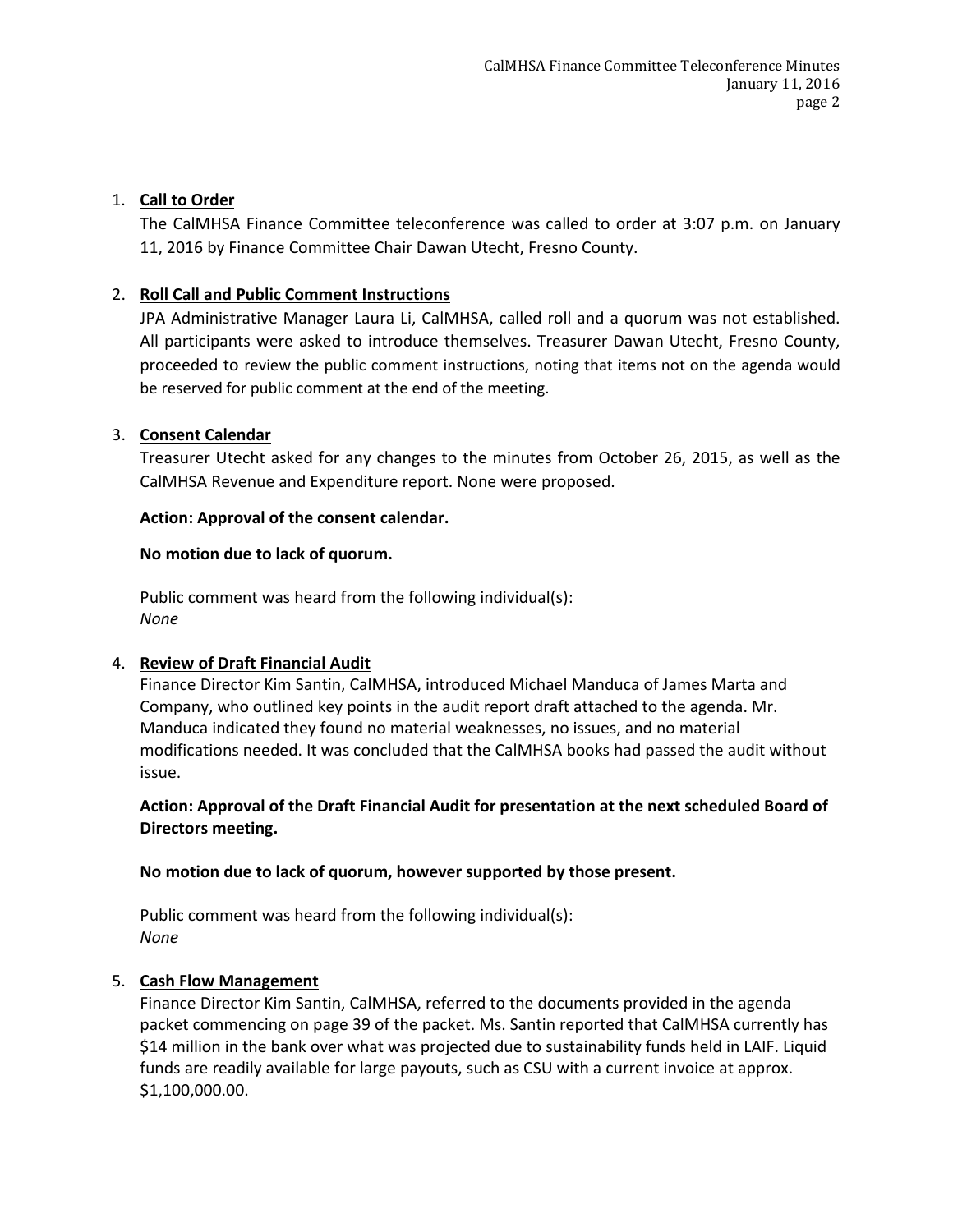The importance of getting counties to contribute in an expedited manner was then reiterated.

## **Action: None, information only.**

Public comment was heard from the following individual(s): *None*

## 6. **CalMHSA Financial Statement for Quarter Ending September 30, 2015**

Ms. Santin then gave an overview of the Financial Statement for the quarter. The total cash balance as of September 30, 2015 is \$14.2 million. The balance in accounts receivable as of September 30, 2015, is \$3.3 million. The balance in accounts payable as of September 30, 2015, is \$1.2 million. Overall expenses are in accordance with the planned budget.

**Action: Approval of the CalMHSA Financial Statement for the Quarter ending September 30, 2015 for presentation at the next scheduled Board of Directors meeting.**

### **No motion due to lack of quorum.**

Public comment was heard from the following individual(s): *None*

### 7. **CalMHSA Executive Director Finance Report**

Executive Director Wayne Clark, CalMHSA, presented his report on general financial matter, including the strategic development of 2016/2017 revenue, CalMHSA's growing involvement in Drug Medi-Cal, and the upcoming request for 1% of all state MHSA funds to be allocated to CalMHSA Statewide PEI projects. Dr. Clark then introduced Sarah Brichler to provide an overview of the Financial Modernization plan. Ms. Brichler reported that the initial data on the SD3 pilot counties has begun to return, on schedule, with more detailed information to be available by the time of the next Committee meeting.

### **Action: None, information only.**

Public comment was heard from the following individual(s): *None*

## 8. **General Public Comment**

This time is reserved for members of the public to address the Committee relative to matters of CalMHSA not on the agenda. No action may be taken on non-agenda items unless authorized by law. Comments will be limited to three minutes per person and twenty minutes in total. The Committee may also limit public comment time regarding agenda items, if necessary, due to a lengthy agenda.

Public comment was heard from the following individual(s): *None*

### 9. **Closing Comments**